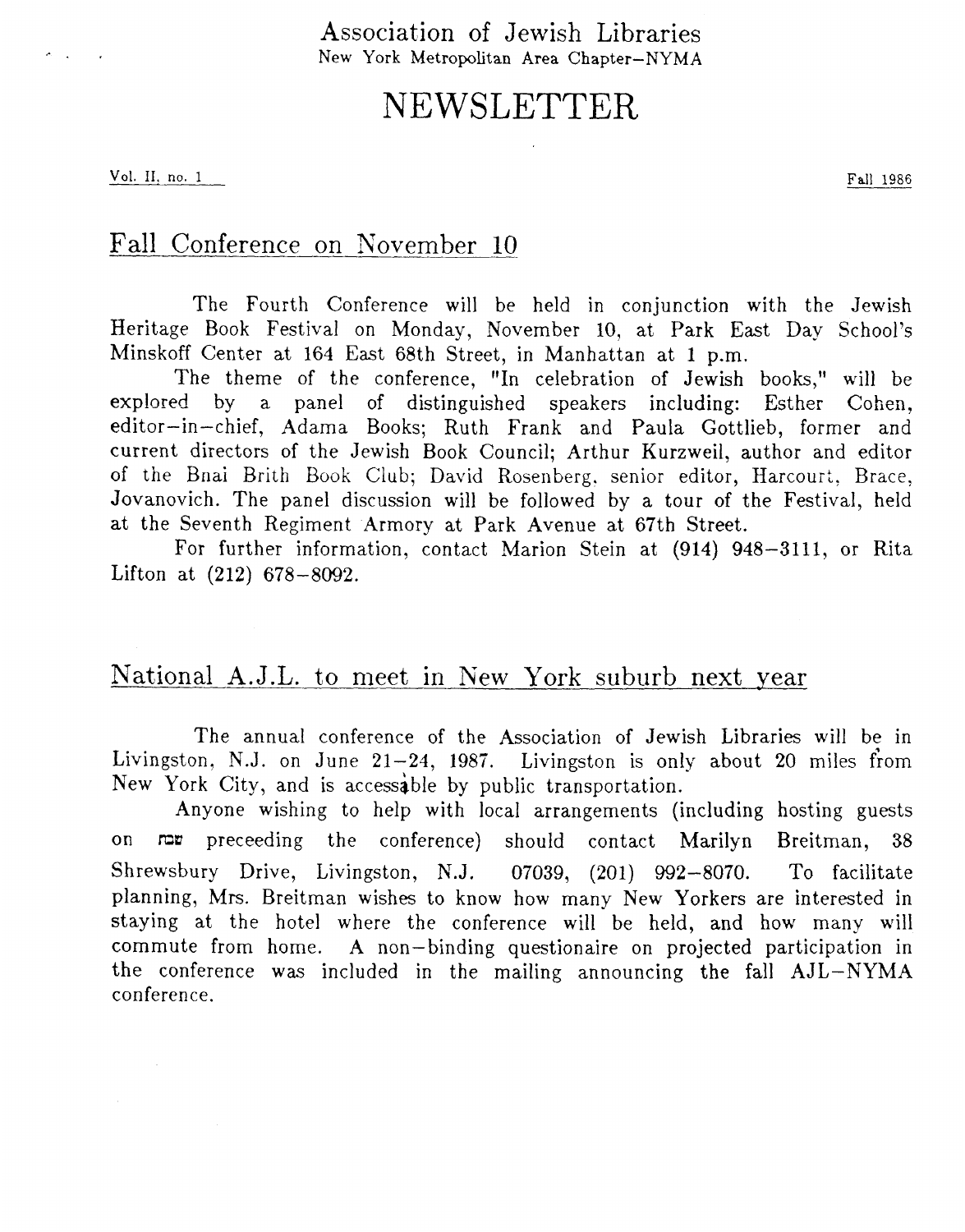## Upcoming Programs

**Cataloging Workshop.** The Fall 1986 Cataloging Workshop is scheduled for Monday, December 1, from *9:30* a.m. to 12 noon at Yeshiva University on the topic "Cataloging procedures and card production methods. " Topics discussed will included: Hebrew cataloging copy, the Hebrew catalog: contents and filing principles, cataloging workflow, and producing the bi-alphabetic catalog card. The tentative theme for the Spring workshop will be "Retrospective conversion projects and catalog quality." For further information please contact Micha Oppenheim at (212) **678-8092.** 

**Computer Workshop.** During the second week of January, 1987, a workshop will consider the use of personal computers for Hebrew text processing, and compare the alternatives open to anyone interested in using a computerized system for working with Hebrew character texts. The various systems for editing and printing Hebrew on personal computers, such **as** the IBM PC, Apple, etc., will be discussed. Users of various systems are invited to share their own experiences and compare the different alternatives. Examples of the systems which will be considered and compared are: Multilingual Scribe, U'ordMill, Mintz, FancyFont, use of a Hebrew daisy wheel, etc. People with experience with any of these or other systems are invited to share their experience. For more information, or to help with planning, call Aaron Wolfe Kuperman at (718) 854-8637 (evenings).

### Notices

**Reference Workshop.** If anyone is interested in organizing, planning or implementing a study of patterns of use of Judaica materials, please contact Aaron Kuperman at the number Listed above. The survey would attempt to determine to what extent **users** of small libraries (e.g. synagogues, public Libraries, non-Jewish schools) are attempting research that requires a major research library, to what extent users of the research libraries could find what they are looking for at smaller libraries, and what sort of basic core collection would satisfy the bulk of **users** whose research goals do not require one of the leading research libraries. Presumably the people doing the research will collaborate on a scholarly article.

**AJL** Notice. The spring 1985 issue of **Judaico** Librarianship **vol. 2,** no. 1-2, has been published. Members of the Association of Jewish Libraries who didn't receive their copy should write to the Association of Jewish Libraries, c/o National Foundation for Jewish Culture, 122 E. 42nd Street, Room 1512, New York, N.Y. 10168.

### **SUMMARY OF EXECUTIVE BOARD MEETINGS.**

Executive Board meetings were held on **May** 29 (92nd Street Y), June 16 (at AJL convention in Montreal), and September 8 (HUC-JIR). In addition to planning future programs, matters discussed have included deleting people from the mailing list who neither paid \$5 to AJL-NYMA, nor attended any AJL-NYMA functions all year,  $\frac{1}{2}$  as the Association of Habyase orginasces or the Association of Jewish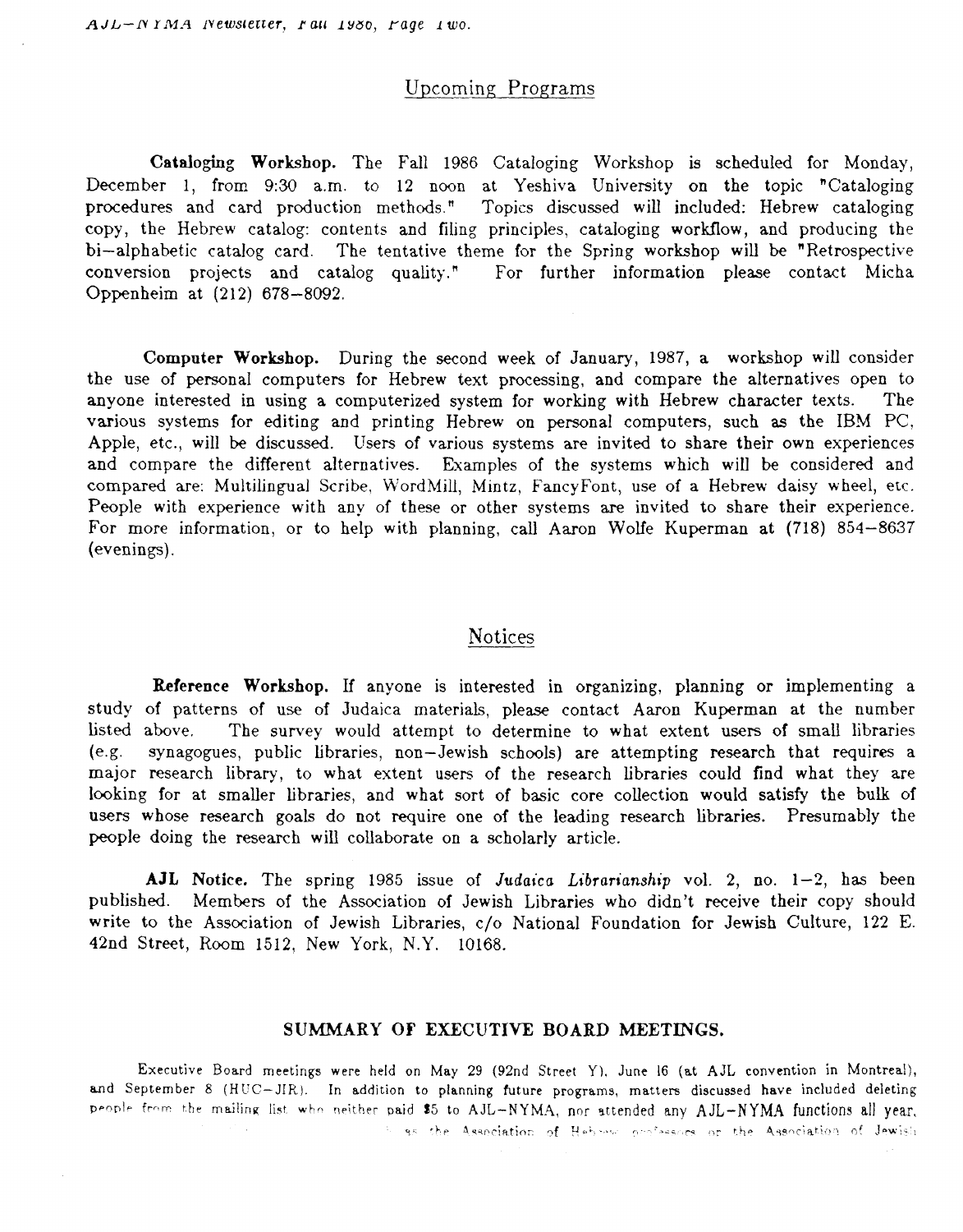## What happened last Spring

=.

#### *A JL- N YM.4* Spring Conference.

The third NYMA conference, held on May 12 at Yeshiva University's Gottesman Library, was devoted to two topics: rare Hebrew books and German Jewry.

After greetings by Pearl Berger (Dean of Yeshiva University Libraries) Edith Lubetski, outgoing president of AJL-NYhlA, presented the new executive board, gave an overview of past achievments and thanked the outgoing executive board. Aviva Astrinsky, incoming president of AJL- NYMA, discussed the challenges of the future and introduced the new executive board.

Marion Stein, conference coordinator for AJL-NYMA, introduced the guest speaker, Dr. Menahem Schmelzer, Librarian of the Boesky Library of Jewish Theological Seminary. Dr. Schmelzer spoke on the topic of "What makes a Hebrew book rare." He described the bibliographies which list rare Hebrew books and the criteria used when determining the rarity of a volume. This was a most interesting and informative lecture by a leading scholar in the field of rare Hebrew books.

The second half of the conference focused on Yeshiva University Museum's exhibit, "Aschkenaz: the German Jewish Heritage." Two members of the museum staff, Jeanette Orenstein and Bonnie Michaels, gave an overview of the exhibit after which conference participants went on to view the carefully researched and beautifully presented exhibit on Jewish life in Germany.

#### Cataloging *Workshop.*

The Ninth Cataloging workshop sponsored by AJL-NYMA was May 28 at the Boesky Library of the Jewish Theological Seminary of America. Micha Oppenheim (JTS) chaired the workshop. Presentations by Bella Weinberg (YIVO), Ricky Dreyfuss (YU), Shaindy Kurzmann (JTS), Tzivia Atik (JTS), Rita Lifton (JTS), and Linda Aschkenasy (JTS) clarified the reasons for "in house" modifications and expansion of LC classification and subject heading practice in the areas of Yiddish, Tanakh, Mishnah, Talmud, Holocaust and Zionism, as well as modifications and manipulations of OCLC records to allow for "in-house" access points and the inputting of special Hebrew materials. Leah Adler (YU) reported on highlights of Israeli libraries and Bella Weinberg (YIVO) presented an RLIN update report.

#### Reference Workshop.

Genealogy." Rabbi Malcolm Stern, a leading expert on Jewish genealogy, discussed the overall problems of Jewish genealogical research, **as** well *85* several recent developments. Aaron Kuperman chaired the program. The Reference Workshop meeting, on February 27 at HUC-JIR, discussed "Doing Research on Jewish

#### Day *School Worksh* op.

"How to encourage Hebrew reading" was the topic at the Day School Workshop, held April 3 at the Yeshiva of Flatbush in Brooklyn. Esther Nussbaum (Ramaz High School) was chair. Aviva Lapide, Librarian of Yeshiva of Flatbush, presented a most interesting and informative description of the program used **at** her school.

#### *Jewish* Librarians' Caucus.

The Jewish Librarians' Caucus, now part of A.L.A.'s Ethnic Materials Information Exchange Round Table (EMIERT), participated in a program on Black-Jewish relations, and held a business meeting at the American Library Association's annual conference in New York City on June 30. Among matters discussed were the possibility of a New York area telephone hook-up to next year's meeting in San Francisco, discrimination against Sabbath observers, and the distinct interests of AJL and the Jewish Librarians' Caucus.